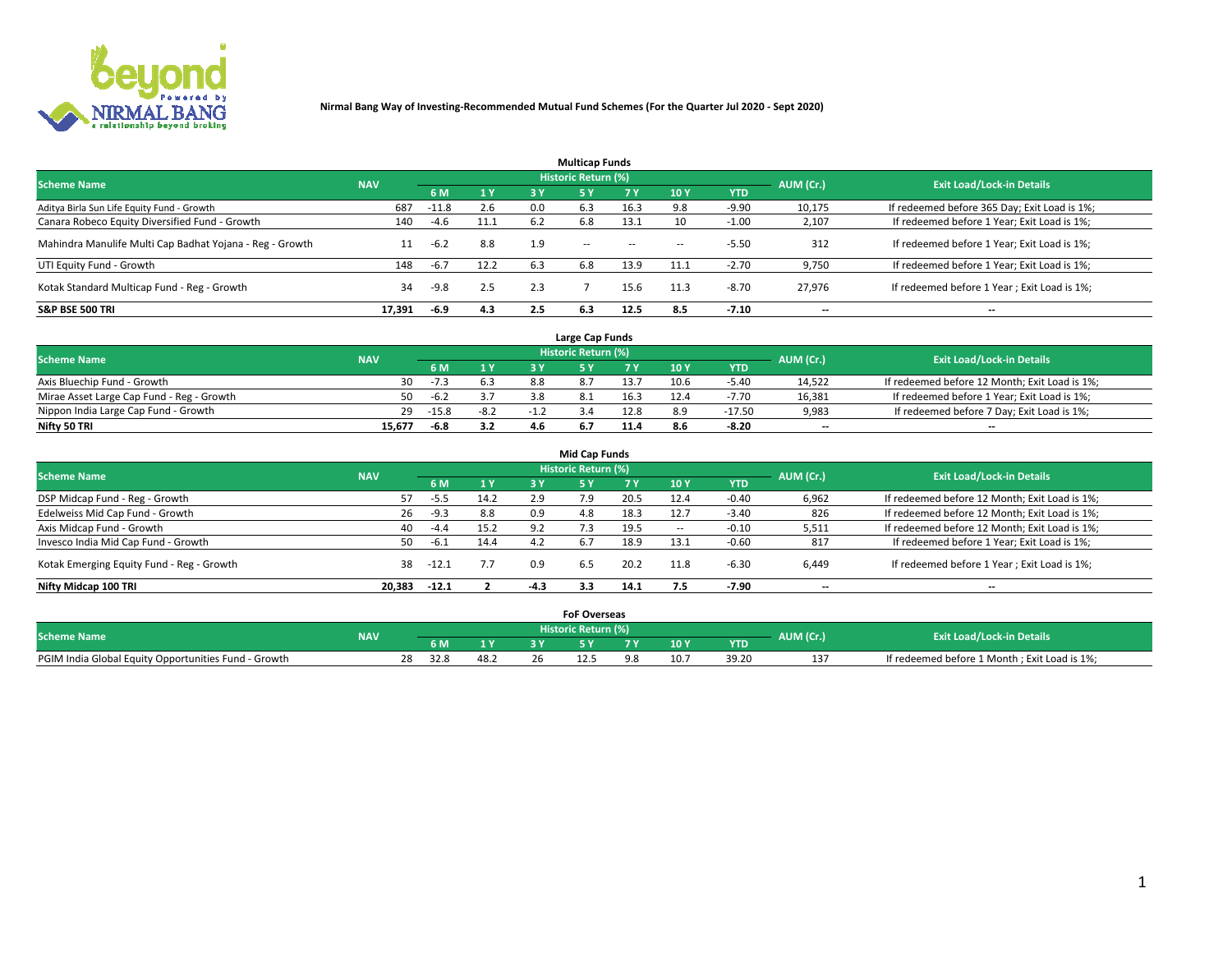

| Large & Midcap                                   |            |         |      |     |                     |      |      |            |                          |                                              |  |  |  |  |
|--------------------------------------------------|------------|---------|------|-----|---------------------|------|------|------------|--------------------------|----------------------------------------------|--|--|--|--|
| <b>Scheme Name</b>                               | <b>NAV</b> |         |      |     | Historic Return (%) |      |      |            | AUM (Cr.)                | <b>Exit Load/Lock-in Details</b>             |  |  |  |  |
|                                                  |            | 6 M     | 1 Y  | 3 Y |                     | 7 V  | 10Y  | <b>YTD</b> |                          |                                              |  |  |  |  |
| Mirae Asset Emerging Bluechip Fund - Growth      | 55         | $-4.7$  | 9.9  |     |                     | 24.3 | 18.1 | -4.30      | 9,834                    | If redeemed before 1 Year; Exit Load is 1%;  |  |  |  |  |
| Canara Robeco Emerging Equities - Growth         | 95         | $-6.9$  | 10.9 |     |                     | 22.9 | 15.3 | $-2.30$    | 5,162                    | If redeemed before 1 Year; Exit Load is 1%;  |  |  |  |  |
| Principal Emerging Bluechip Fund - Growth        | 103        | -8.6    | 10   | 0.9 |                     | 19.8 | 12.6 | $-4.40$    | 1,918                    | If redeemed before 365 Day; Exit Load is 1%; |  |  |  |  |
| Invesco India Growth Opportunities Fund - Growth | 34         | -9.1    | 4.7  | 37  | 6.7                 | 14.1 | 10.4 | $-7.80$    | 2,498                    | If redeemed before 1 Year; Exit Load is 1%;  |  |  |  |  |
| Sundaram Large and Mid Cap Fund - Reg - Growth   | 32         | $-13.7$ | 0.7  | 2.4 | 6.3                 | 14.4 | 8.6  | $-12.40$   | 1,113                    | If redeemed before 365 Day; Exit Load is 1%; |  |  |  |  |
| NIFTY Large Midcap 250 TRI                       | 6.930      | -8.2    |      | 1.8 | 6.6                 |      | 0 A  | $-6.60$    | $\overline{\phantom{a}}$ | $- -$                                        |  |  |  |  |

|                                                     |            |         |     |     | <b>Focused Funds</b>       |      |        |            |                          |                                               |
|-----------------------------------------------------|------------|---------|-----|-----|----------------------------|------|--------|------------|--------------------------|-----------------------------------------------|
| <b>Scheme Name</b>                                  | <b>NAV</b> |         |     |     | <b>Historic Return (%)</b> |      |        |            | AUM (Cr.)                | <b>Exit Load/Lock-in Details</b>              |
|                                                     |            | 6 M     | 1 Y |     |                            |      | 10 Y   | <b>YTD</b> |                          |                                               |
| Axis Focused 25 Fund - Growth                       | 28         | $-10.4$ | 5.4 |     |                            | 14.4 | $\sim$ | $-7.5C$    | 10,399                   | If redeemed before 12 Month; Exit Load is 1%; |
| ICICI Prudential Focused Equity Fund - Ret - Growth | 30         | 3.8     | 6.4 |     |                            |      |        | 3.60       | 681                      | If redeemed before 1 Year; Exit Load is 1%;   |
| SBI Focused Equity Fund - Growth                    | 142        | $-10.9$ | 4.8 | 6.4 |                            | 16.1 |        | $-7.70$    | 8,962                    | If redeemed before 1 Year; Exit Load is 1%;   |
| S&P BSE 500 TRI                                     | 17.391     | -6.9    | 4.3 |     |                            | 12.5 |        | $-7.10$    | $\overline{\phantom{a}}$ | $- -$                                         |

| <b>Small Cap Funds</b>       |            |         |        |                     |      |      |                 |            |           |                                             |  |  |  |
|------------------------------|------------|---------|--------|---------------------|------|------|-----------------|------------|-----------|---------------------------------------------|--|--|--|
| <b>Scheme Name</b>           | <b>NAV</b> |         |        | Historic Return (%) |      |      |                 |            | AUM (Cr.) | <b>Exit Load/Lock-in Details</b>            |  |  |  |
|                              |            | 6 M     |        |                     |      |      | 10 <sub>Y</sub> | <b>YTD</b> |           |                                             |  |  |  |
| HDFC Small Cap Fund - Growth |            | $-13.4$ | -6.7   |                     |      |      |                 | $-10.30$   | 7,511     | If redeemed before 1 Year; Exit Load is 1%; |  |  |  |
| SBI Small Cap Fund - Growth  | 52.        | $-9.0$  | 10.4   |                     |      |      | 16.6            | $-2.90$    | 3,917     | If redeemed before 1 Year; Exit Load is 1%; |  |  |  |
| Nifty Smallcap 100 TRI       | 6.342      | $-16.1$ | $-2.6$ | $-11.6$             | -1., | 11 A | 3.9             | $-11.50$   | $- -$     | $- -$                                       |  |  |  |

| ELSS Schemes (Tax Saving u/s 80-C)           |            |         |      |                            |           |        |                          |            |                          |                                  |  |  |  |
|----------------------------------------------|------------|---------|------|----------------------------|-----------|--------|--------------------------|------------|--------------------------|----------------------------------|--|--|--|
| <b>Scheme Name</b>                           | <b>NAV</b> |         |      | <b>Historic Return (%)</b> |           |        |                          |            | AUM (Cr.)                | <b>Exit Load/Lock-in Details</b> |  |  |  |
|                                              |            | - 6 M   | 1Y   | 73 Y                       | <b>5Y</b> | 7 Y    | 10 Y                     | <b>YTD</b> |                          |                                  |  |  |  |
| Aditya Birla Sun Life Tax Relief 96 - Growth | 30         | $-8.2$  | 6.5  |                            |           | 15.8   | 10                       | $-6.10$    | 10,101                   | Nil                              |  |  |  |
| Axis Long Term Equity Fund - Growth          | 45         | $-11.7$ | 3.7  | 5.3                        |           |        | 14.2                     | $-8.80$    | 20,292                   | Nil                              |  |  |  |
| Canara Robeco Equity Tax Saver Fund - Growth | 69         | $-2.8$  | 12.6 |                            |           | 14     | 10.4                     | 0.70       | 992                      | Nil                              |  |  |  |
| Invesco India Tax Plan - Growth              |            | $-6.6$  | 8.1  | 4.4                        | 6.9       | 15.8   | 11.4                     | $-4.20$    | 997                      | Nil                              |  |  |  |
| Mirae Asset Tax Saver Fund - Reg - Growth    | 18         | -5.5    |      |                            | $- -$     | $\sim$ | $\overline{\phantom{a}}$ | $-6.00$    | 3,538                    | Nil                              |  |  |  |
| S&P BSE 200 TRI                              | 5,642      | -6.5    | 4.3  |                            |           | 12.5   | 8.7                      | $-7.20$    | $\overline{\phantom{a}}$ | $- -$                            |  |  |  |

# 2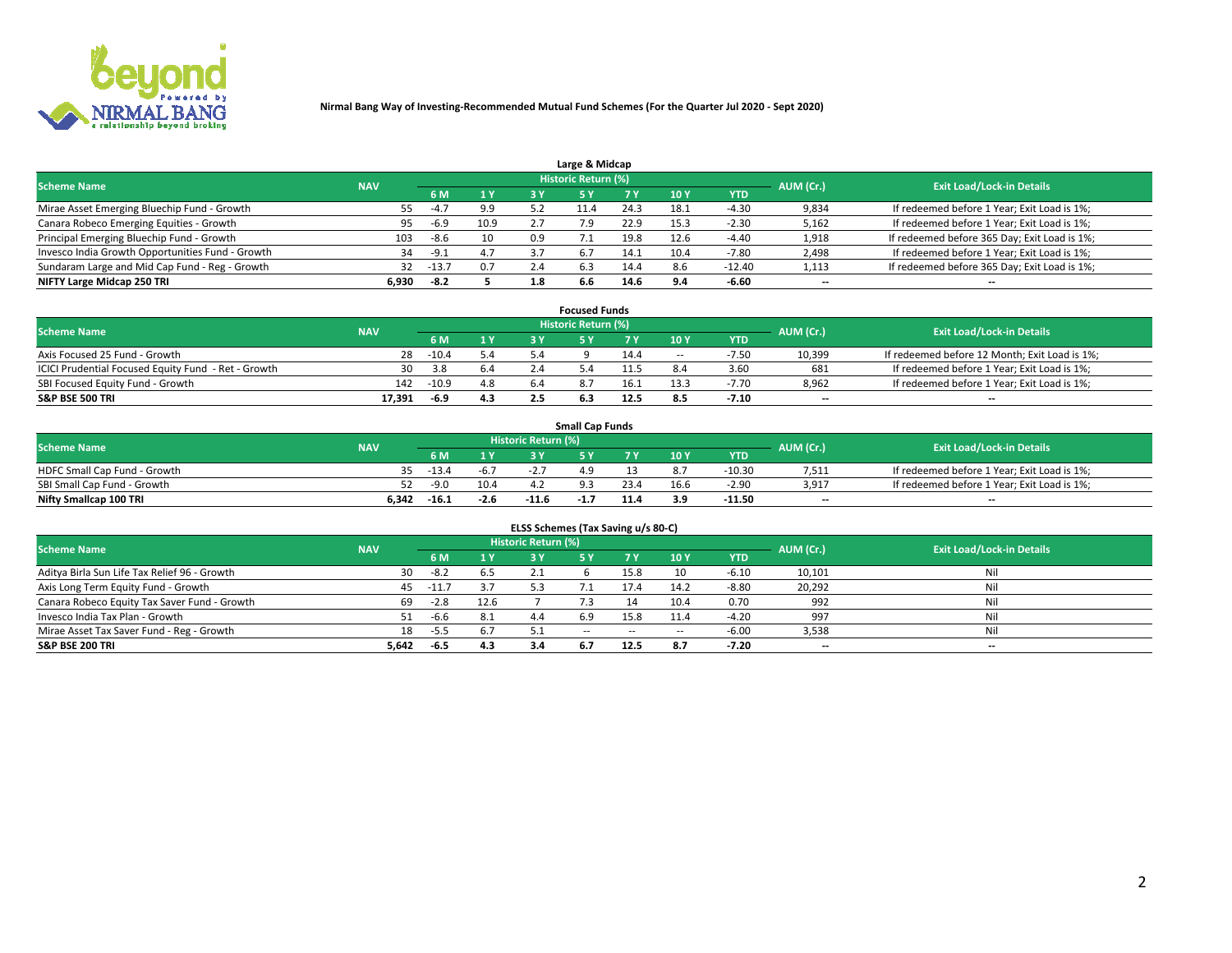

|                                                        |            |            |      |                            | <b>Solution Oriented</b> |      |      |            |                          |                                                                     |
|--------------------------------------------------------|------------|------------|------|----------------------------|--------------------------|------|------|------------|--------------------------|---------------------------------------------------------------------|
| <b>Scheme Name</b>                                     | <b>NAV</b> |            |      | <b>Historic Return (%)</b> |                          |      |      |            | AUM (Cr.)                | <b>Exit Load/Lock-in Details</b>                                    |
|                                                        |            | <b>6 M</b> | 1 Y  | 3 Y                        |                          |      | 10Y  | <b>YTD</b> |                          |                                                                     |
|                                                        |            |            |      |                            |                          |      |      |            |                          | If redeemed before 1 Year; Exit Load is 3%; If redeemed bet. 1 Year |
| <b>HDFC Childrens Gift Fund</b>                        | 122        | $-3.4$     |      | 3.6                        |                          | 13.9 | د.12 | $-2.50$    | 3.022                    | to 2 Year; Exit Load is 2%; If redeemed bet. 2 Year to 3 Year; Exit |
|                                                        |            |            |      |                            |                          |      |      |            |                          | Load is 1%;                                                         |
| Tata Retirement Savings Fund - Moderate Plan - Reg     | 31         | $-3.0$     | 10.2 | 4.2                        | 8.1                      | 15.5 | --   | $-1.80$    | 1,087                    | If redeemed before 61 Month; Exit Load is 1%;                       |
| Tata Retirement Savings Fund - Progressive Plan - Reg  | 30         | -5.4       | 9.1  | 4.2                        | 8.8                      | 15.2 | --   | $-4.20$    | 728                      | If redeemed before 61 Month; Exit Load is 1%;                       |
| Tata Retirement Savings Fund - Reg - Conservative Plan | 22         | 3.5        | 9.8  |                            |                          | 9.9  | --   | 4.60       | 138                      | If redeemed before 61 Month; Exit Load is 1%;                       |
| S&P BSE 200 TRI                                        | 5,642      | -6.5       | 4.3  | 3.4                        | 6.7                      | 12.5 | 8.7  | $-7.20$    | $\overline{\phantom{a}}$ | $- -$                                                               |

|                                                    |            |        |                              |                            | <b>Index Fund</b> |      |      |            |                          |                                               |
|----------------------------------------------------|------------|--------|------------------------------|----------------------------|-------------------|------|------|------------|--------------------------|-----------------------------------------------|
| <b>Scheme Name</b>                                 | <b>NAV</b> |        |                              | <b>Historic Return (%)</b> |                   |      |      |            | AUM (Cr.)                | <b>Exit Load/Lock-in Details</b>              |
|                                                    |            |        | $\triangleq$ $\triangledown$ | 2 V                        |                   | 7 V  | 10 Y | <b>YTD</b> |                          |                                               |
| HDFC Index Fund-NIFTY 50 Plan                      | 101        | $-7.4$ |                              |                            |                   | 10.8 |      | $-8.80$    | 1,622                    | If redeemed before 3 Day; Exit Load is 0.25%; |
| ICICI Prudential Nifty Next 50 Index Fund - Growth | 24         | $-4.5$ | 4.8                          |                            |                   | 13.7 | 8.6  | $-5.20$    | 729                      | Nil                                           |
| UTI Nifty Index Fund - Growth                      |            | ے ۔ ا  | 2.6                          |                            |                   | 10.8 | 7 Q  | $-8.60$    | 2,362                    | Nil                                           |
| Nifty 50 TRI                                       | 15.677     | $-6.8$ | 3.2                          |                            |                   | 11.4 |      | $-8.20$    | $\overline{\phantom{a}}$ | $- -$                                         |

|                                       |            |        |      |                            | <b>Contra/Value Fund</b> |      |      |            |                          |                                             |
|---------------------------------------|------------|--------|------|----------------------------|--------------------------|------|------|------------|--------------------------|---------------------------------------------|
| <b>Scheme Name</b>                    | <b>NAV</b> |        |      | <b>Historic Return (%)</b> |                          |      |      |            | AUM (Cr.)                | <b>Exit Load/Lock-in Details</b>            |
|                                       |            |        | 1 Y  |                            |                          | 7 Y  | 10Y  | <b>YTD</b> |                          |                                             |
| Invesco India Contra Fund - Growth    | 49         | $-3.6$ | 10.2 |                            |                          | 18.9 | 11.6 | $-1.10$    | 4,662                    | If redeemed before 1 Year; Exit Load is 1%; |
| UTI Value Opportunities Fund - Growth | -61        | -8.1   |      |                            |                          | 10.1 |      | -6.20      | 4,017                    | If redeemed before 1 Year; Exit Load is 1%; |
| <b>S&amp;P BSE 500 TRI</b>            | 17,391     | -6.9   | 4.3  |                            |                          |      |      | $-7.10$    | $\overline{\phantom{a}}$ | $- -$                                       |

|                                                                           |            |         |                |                     | Sector/Thematic |        |                          |            |           |                                               |
|---------------------------------------------------------------------------|------------|---------|----------------|---------------------|-----------------|--------|--------------------------|------------|-----------|-----------------------------------------------|
| <b>Scheme Name</b>                                                        | <b>NAV</b> |         |                | Historic Return (%) |                 |        |                          |            | AUM (Cr.) | <b>Exit Load/Lock-in Details</b>              |
|                                                                           |            | 6 M     | 1 <sub>Y</sub> | 3 Y                 | <b>5Y</b>       | 7 Y    | 10Y                      | <b>YTD</b> |           |                                               |
| Canara Robeco Consumer Trends Fund - Reg - Growth                         | 41         | $-7.3$  | 11.8           | 5.5                 | 8.5             | 15.9   | 11.9                     | $-3.50$    | 372       | If redeemed before 1 Year; Exit Load is 1%;   |
| Mirae Asset Great Consumer Fund - Growth                                  | 34         | $-11.4$ |                | 4.4                 |                 | 14.7   | $\overline{\phantom{a}}$ | $-9.30$    | 940       | If redeemed before 1 Year; Exit Load is 1%;   |
| <b>ICICI Prudential Technology Fund - Growth</b>                          | 68         | 11.1    | 17.7           | 18.6                | 10.7            | 16.9   | 15.4                     | 17.80      | 379       | If redeemed before 15 Day; Exit Load is 1%;   |
| Nippon India Pharma Fund - Growth                                         | 214        | 35.1    | 56.9           | 18.7                | 8.5             | 17.3   |                          | 40.40      | 3,093     | If redeemed before 1 Month; Exit Load is 1%;  |
| BNP Paribas India Consumption Fund - Reg - Growth                         | 13         | $-6.0$  | 11.9           | $\sim$ $-$          | $\sim$ $-$      | $\sim$ | $\sim$                   | $-2.20$    | 525       | If redeemed before 12 Month; Exit Load is 1%; |
| ICICI Prudential Banking and Financial Services Fund - Retail -<br>Growth | 49         | $-28.0$ | $-19.8$        | $-6.9$              | 4.3             | 14.7   | 10.9                     | $-29.70$   | 2,538     | If redeemed before 15 Day; Exit Load is 1%;   |
| <b>S&amp;P BSE 500 TRI</b>                                                | 17.391     | -6.9    | 4.3            | 2.5                 | 6.3             | 12.5   | 8.5                      | $-7.10$    | --        | $- -$                                         |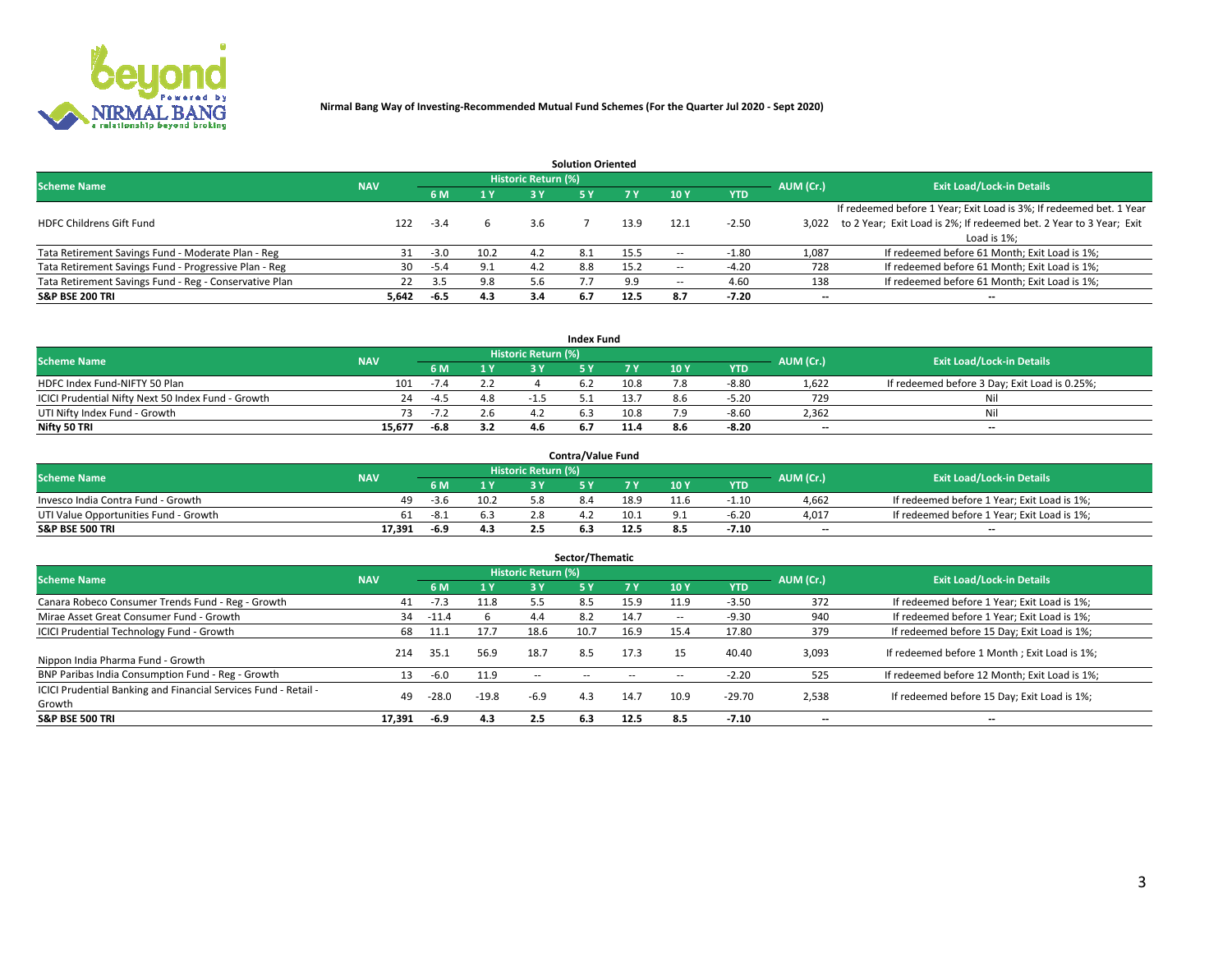

| <b>Dynamic Asset Allocation Funds</b>                   |                                                                                                                 |        |     |      |     |        |                          |            |                          |                                                 |  |  |  |  |  |
|---------------------------------------------------------|-----------------------------------------------------------------------------------------------------------------|--------|-----|------|-----|--------|--------------------------|------------|--------------------------|-------------------------------------------------|--|--|--|--|--|
|                                                         | <b>Historic Return (%)</b><br><b>Exit Load/Lock-in Details</b><br>AUM (Cr.)<br><b>Scheme Name</b><br><b>NAV</b> |        |     |      |     |        |                          |            |                          |                                                 |  |  |  |  |  |
|                                                         |                                                                                                                 |        | 1 Y | 73 V |     |        | 10Y                      | <b>YTD</b> |                          |                                                 |  |  |  |  |  |
| ICICI Prudential Balanced Advantage Fund - Reg - Growth |                                                                                                                 | $-3.0$ | 6.4 |      | 6.9 | 12.1   | 10.8                     | $-2.70$    | 25,409                   | If redeemed before 1 Year; Exit Load is 1%;     |  |  |  |  |  |
| Invesco India Dynamic Equity Fund - Growth              | 30                                                                                                              | -2.5   | 4.4 | 2.4  | 3.8 | 11.5   |                          | $-1.90$    | 741                      | If redeemed before 3 Month; Exit Load is 0.25%; |  |  |  |  |  |
| Nippon India Balanced Advantage Fund - Growth           | 91                                                                                                              | $-3.8$ |     | 2.8  |     | 11.9   | 8.9                      | $-3.10$    | 2,782                    | If redeemed before 12 Month; Exit Load is 1%;   |  |  |  |  |  |
| SBI Dynamic Asset Allocation Fund - Reg - Growth        |                                                                                                                 | -3.6   | 0.9 | 2.5  |     | $\sim$ | $\overline{\phantom{a}}$ | -5.10      | 576                      | If redeemed before 12 Month; Exit Load is 1%;   |  |  |  |  |  |
| NIFTY 50 Hybrid Composite Debt 65:35 Index              | 10.478                                                                                                          | $-0.3$ |     | 6.7  |     | 11.2   | 9.1                      | $-0.80$    | $\overline{\phantom{a}}$ | $- -$                                           |  |  |  |  |  |

| <b>Hybrid Aggressive</b>                                                                                        |        |        |                         |     |  |            |            |            |        |                                               |  |  |  |  |
|-----------------------------------------------------------------------------------------------------------------|--------|--------|-------------------------|-----|--|------------|------------|------------|--------|-----------------------------------------------|--|--|--|--|
| <b>Historic Return (%)</b><br><b>Exit Load/Lock-in Details</b><br>AUM (Cr.)<br><b>Scheme Name</b><br><b>NAV</b> |        |        |                         |     |  |            |            |            |        |                                               |  |  |  |  |
|                                                                                                                 |        |        | $\mathbf{A} \mathbf{v}$ | 2 V |  |            | <b>10Y</b> | <b>YTD</b> |        |                                               |  |  |  |  |
| Canara Robeco Equity Hybrid Fund - Growth                                                                       | 170    |        | 11.4                    |     |  | 14.4       |            | 1.10       | 3,041  | If redeemed before 1 Year; Exit Load is 1%;   |  |  |  |  |
| SBI Equity Hybrid Fund - Growth                                                                                 | 139    | $-6.5$ |                         |     |  | 14.2       | 10.6       | $-4.60$    | 30,192 | If redeemed before 12 Month; Exit Load is 1%; |  |  |  |  |
| Mirae Asset Hybrid - Equity Fund - Reg - Growth                                                                 |        | $-2.6$ | 5.6                     | 4.8 |  | $\sim$ $-$ | $\sim$     | $-3.90$    | 3,468  | If redeemed before 1 Year; Exit Load is 1%;   |  |  |  |  |
| ICICI Prudential Equity & Debt Fund - Growth                                                                    | 126    | $-8.4$ | $-1.6$                  |     |  | 12.9       |            | $-9.90$    | 17,615 | If redeemed before 1 Year; Exit Load is 1%;   |  |  |  |  |
| NIFTY 50 Hybrid Composite Debt 65:35 Index                                                                      | 10.478 | -0.3   |                         |     |  |            |            | -0.80      | --     | $- -$                                         |  |  |  |  |

| <b>Arbitrage Fund</b>                      |            |                                  |     |     |  |  |        |        |      |        |                                                 |  |  |  |
|--------------------------------------------|------------|----------------------------------|-----|-----|--|--|--------|--------|------|--------|-------------------------------------------------|--|--|--|
| <b>Scheme Name</b>                         | AUM (Cr.)  | <b>Exit Load/Lock-in Details</b> |     |     |  |  |        |        |      |        |                                                 |  |  |  |
|                                            | <b>NAV</b> |                                  | 1 M | 3 M |  |  |        |        | YTD  |        |                                                 |  |  |  |
| IDFC Arbitrage Fund - Reg - Growth         |            |                                  |     | 2.3 |  |  |        |        | 4.00 | 8,237  | If redeemed before 1 Month; Exit Load is 0.25%; |  |  |  |
| Kotak Equity Arbitrage Fund - Reg - Growth |            | 28                               | በ ዓ |     |  |  |        |        | 4.70 | 15,854 | If redeemed before 30 Day; Exit Load is 0.25%;  |  |  |  |
| Tata Arbitrage Fund - Reg - Growth         |            |                                  | ⊥.b | 3.2 |  |  | $\sim$ | $\sim$ | 5.60 | 2,062  | If redeemed before 30 Day; Exit Load is 0.25%;  |  |  |  |
| Nippon India Arbitrage Fund - Growth       |            | 20                               | በ 6 |     |  |  |        |        | 4.70 | 7.847  | If redeemed before 1 Month; Exit Load is 0.25%; |  |  |  |

| Overnight Fund                                      |            |     |     |                     |     |     |                          |                 |           |                                  |  |  |  |  |
|-----------------------------------------------------|------------|-----|-----|---------------------|-----|-----|--------------------------|-----------------|-----------|----------------------------------|--|--|--|--|
| <b>Scheme Name</b>                                  | <b>NAV</b> |     |     | Historic Return (%) |     |     | <b>YTM</b>               | Avg             | AUM (Cr.) | <b>Exit Load/Lock-in Details</b> |  |  |  |  |
|                                                     |            | 1W  | 2 W | 1 M                 | 3 M | 1Y  |                          | <b>Maturity</b> |           |                                  |  |  |  |  |
| Aditya Birla Sun Life Overnight Fund - Reg - Growth | 1,089      |     |     | 2.9                 | 2.9 |     | 3.1                      |                 | 7,621     | Nil                              |  |  |  |  |
| HDFC Overnight Fund - Growth                        | 2,984      |     |     |                     | 2.8 |     | 3.14                     | 0.00            | 13,989    | Nil                              |  |  |  |  |
| ICICI Prudential Overnight Fund - Reg - Growth      | 109        |     |     |                     | 2.9 |     | 3.12                     |                 | 10,011    | Nil                              |  |  |  |  |
| Nippon India Overnight Fund - Reg - Growth          | 108        | 3.0 |     |                     | 2.9 | 4.2 | 3.09                     | 0.00            | 5,363     | Nil                              |  |  |  |  |
| Kotak Overnight Fund - Reg - Growth                 | 1,076      |     |     | 2.9                 | 2.9 |     | 3.14                     |                 | 6,183     | Nil                              |  |  |  |  |
| <b>CRISIL Liquid Fund Index</b>                     | $- -$      | 4.0 | 3.8 | 3.8                 | 4.5 | 5.5 | $\overline{\phantom{a}}$ | --              | $- -$     | --                               |  |  |  |  |

#### **Overnight Fund**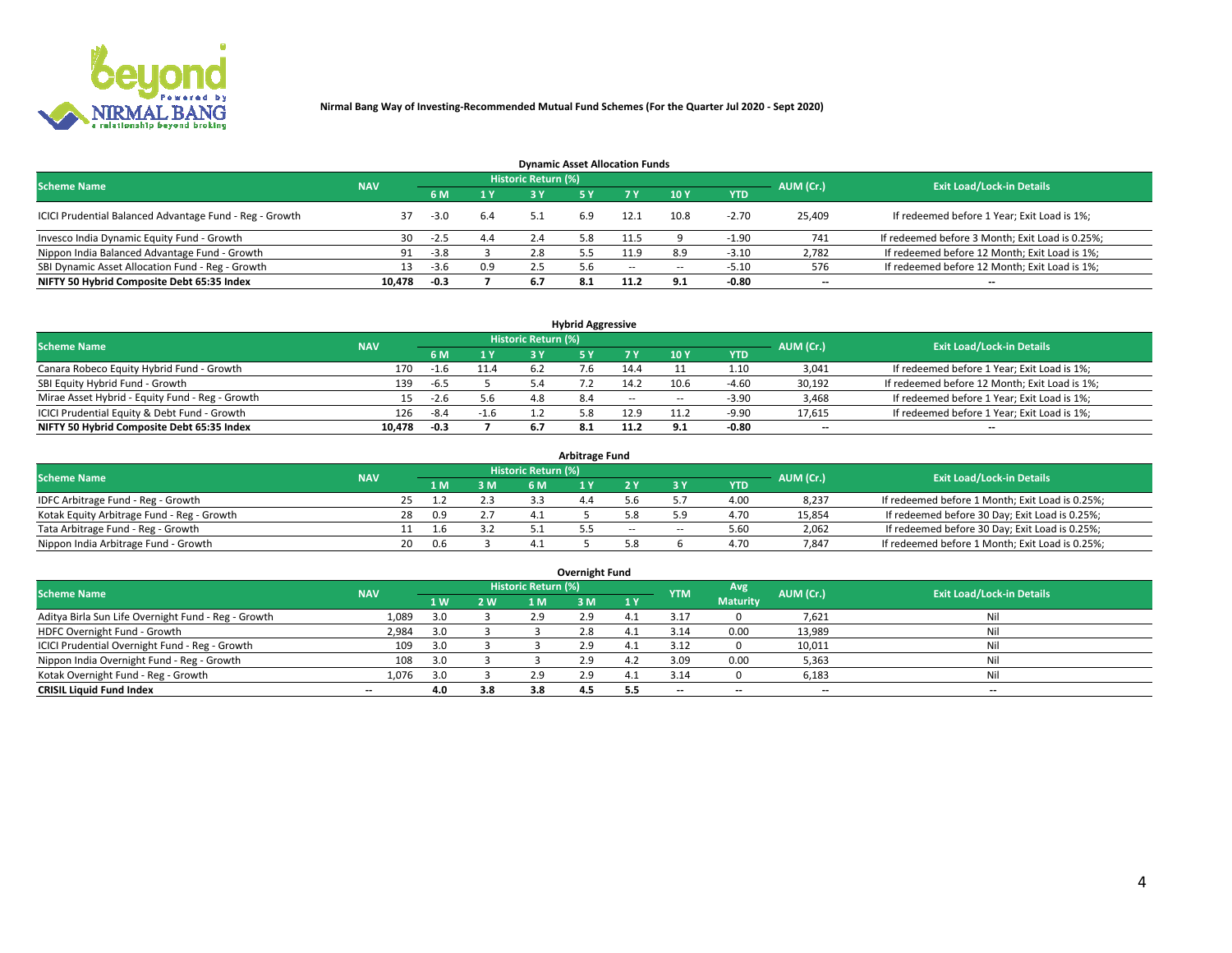

| <b>Liauid Funds</b>                              |            |     |     |                            |     |     |                          |                 |                          |                                  |  |  |  |  |
|--------------------------------------------------|------------|-----|-----|----------------------------|-----|-----|--------------------------|-----------------|--------------------------|----------------------------------|--|--|--|--|
| <b>Scheme Name</b>                               | <b>NAV</b> |     |     | <b>Historic Return (%)</b> |     |     | <b>YTM</b>               | Avg             | AUM (Cr.)                | <b>Exit Load/Lock-in Details</b> |  |  |  |  |
|                                                  |            | 1 W | 2 W | 1 M                        | ዩ M | 1Y  |                          | <b>Maturity</b> |                          |                                  |  |  |  |  |
| Aditya Birla Sun Life Liquid Fund - Reg - Growth | 323        |     | 3.2 | 3.3                        |     |     | 3.67                     | 0.14            | 36,679                   | *Ref Footnote                    |  |  |  |  |
| ICICI Prudential Liquid Fund - Reg - Growth      | 297        | 3.4 | 3.2 |                            | 4.⊥ |     | 3.63154                  | 0.12            | 57,335                   | *Ref Footnote                    |  |  |  |  |
| Kotak Liquid Fund - Reg - Growth                 | 4,058      | 3.3 | 3.1 |                            | 3.9 |     | 3.43                     | 0.12            | 36,040                   | *Ref Footnote                    |  |  |  |  |
| Nippon India Liquid Fund - Growth                | 4,897      | 3.3 | 3.2 | -3.2                       | 4.1 |     | 3.57                     | 0.15            | 30,604                   | *Ref Footnote                    |  |  |  |  |
| Mahindra Manulife Liquid Fund - Reg - Growth     | 1,302      | 3.5 | 3.3 | 3.3                        |     |     | 3.61                     | 0.15            | 2,144                    | *Ref Footnote                    |  |  |  |  |
| <b>CRISIL Liquid Fund Index</b>                  | $- -$      | 4.0 | 3.8 | 3.8                        | 4.3 | 5.5 | $\overline{\phantom{a}}$ | $- -$           | $\overline{\phantom{a}}$ | $\overline{\phantom{m}}$         |  |  |  |  |

| <b>Ultra Short Fund</b>                      |            |       |     |                            |  |        |            |                 |                          |                                  |  |  |  |  |
|----------------------------------------------|------------|-------|-----|----------------------------|--|--------|------------|-----------------|--------------------------|----------------------------------|--|--|--|--|
| <b>Scheme Name</b>                           | <b>NAV</b> |       |     | <b>Historic Return (%)</b> |  |        | <b>YTM</b> | Avg             | AUM (Cr.)                | <b>Exit Load/Lock-in Details</b> |  |  |  |  |
|                                              |            | 1 M.  | 3 M | 6 M                        |  | 3 Y    |            | <b>Maturity</b> |                          |                                  |  |  |  |  |
| HDFC Ultra Short Term Fund - Reg - Growth    |            | 5.6   | 9.4 |                            |  | $\sim$ |            | 0.44            | 7,697                    | Nil                              |  |  |  |  |
| L&T Ultra Short Term Fund - Growth           | 34.        | - - - |     |                            |  |        |            | 0.45            | 1.960                    | Nil                              |  |  |  |  |
| <b>NIFTY Ultra Short Duration Debt Index</b> | 4,152      | 4.3   | 6.5 |                            |  |        | $- -$      | $- -$           | $\overline{\phantom{a}}$ | $- -$                            |  |  |  |  |

| <b>Money Market Fund</b>                                |            |       |     |                     |  |           |                          |                 |                          |                                  |  |  |  |  |
|---------------------------------------------------------|------------|-------|-----|---------------------|--|-----------|--------------------------|-----------------|--------------------------|----------------------------------|--|--|--|--|
| <b>Scheme Name</b>                                      | <b>NAV</b> |       |     | Historic Return (%) |  |           | <b>YTM</b>               | Avg             | AUM (Cr.)                | <b>Exit Load/Lock-in Details</b> |  |  |  |  |
|                                                         |            | 1 M   | 3 M | 6 M                 |  | <b>3Y</b> |                          | <b>Maturity</b> |                          |                                  |  |  |  |  |
| Aditya Birla Sun Life Money Manager Fund - Reg - Growth | 278        | - 5.4 | 9.4 | 8.4                 |  | 7.8       | 4.45                     | 0.58            | 9,214                    | Nil                              |  |  |  |  |
| HDFC Money Market Fund - Growth                         | 4.308      | 5.3   | 9.5 | 8.6                 |  |           | 4.53                     | 0.64            | 8,422                    | Nil                              |  |  |  |  |
| Tata Money Market Fund - Reg - Growth                   | 3,543      |       | 9.1 |                     |  |           | 4.59                     | 0.52            | 424                      | Nil                              |  |  |  |  |
| <b>CRISIL Liquid Fund Index</b>                         | $- -$      | 3.8   | 4.5 |                     |  | $- -$     | $\overline{\phantom{a}}$ | $- -$           | $\overline{\phantom{a}}$ | $- -$                            |  |  |  |  |

|                                       |            |       |      |                     | <b>Short Term Fund</b> |     |      |                 |           |                                  |
|---------------------------------------|------------|-------|------|---------------------|------------------------|-----|------|-----------------|-----------|----------------------------------|
| <b>Scheme Name</b>                    | <b>NAV</b> |       |      | Historic Return (%) |                        |     | YTM  | Avg             | AUM (Cr.) | <b>Exit Load/Lock-in Details</b> |
|                                       |            | 1 M . | 3 M  | 6 M                 |                        | 2V  |      | <b>Maturity</b> |           |                                  |
| HDFC Short Term Debt Fund - Growth    | 24         | 12.9  | 20.2 |                     | 11.6                   | 8.8 |      | 3.46            | 11,138    | M                                |
| Nippon India Short Term Fund - Growth | 40         | 8.8   |      |                     |                        |     | 5.86 |                 | 6,825     | N                                |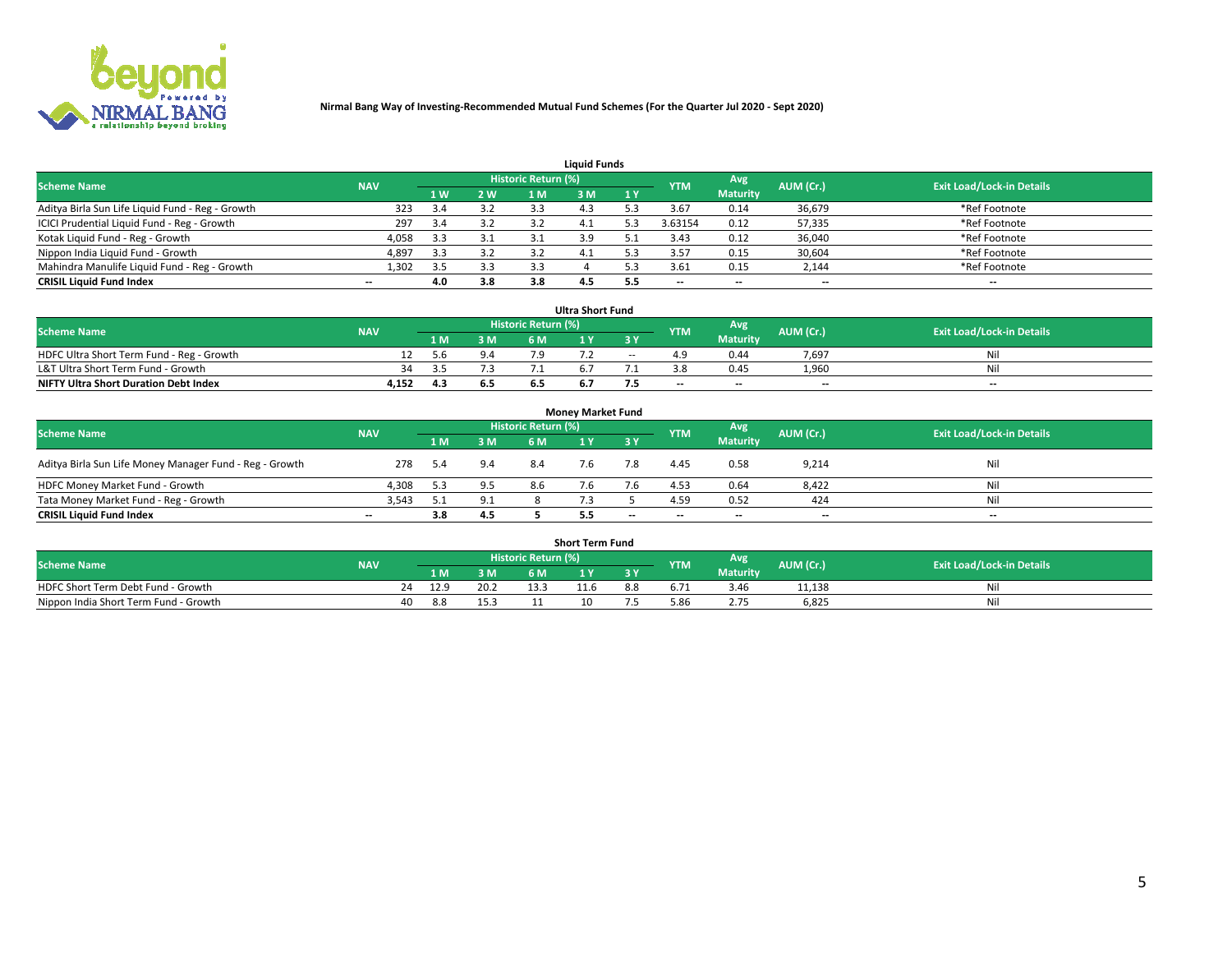

|                                           | <b>Low Duration Fund</b> |      |      |                     |     |     |                  |                 |           |                                  |  |  |  |  |  |
|-------------------------------------------|--------------------------|------|------|---------------------|-----|-----|------------------|-----------------|-----------|----------------------------------|--|--|--|--|--|
| <b>Scheme Name</b>                        | <b>NAV</b>               |      |      | Historic Return (%) |     |     | <b>YTM</b>       | Avg             | AUM (Cr.) | <b>Exit Load/Lock-in Details</b> |  |  |  |  |  |
|                                           |                          | L M. | 3 M  |                     |     | 3 Y |                  | <b>Maturity</b> |           |                                  |  |  |  |  |  |
| Axis Treasury Advantage Fund - Growth     | 2.335                    | 6.8  | 12.1 |                     | 8.4 |     |                  | 1.06            | 4,955     | Nil                              |  |  |  |  |  |
| Canara Robeco Savings Fund - Reg - Growth |                          |      | 9.9  |                     |     |     | 4.1 <sup>2</sup> | 1.04            | 1,049     | Nil                              |  |  |  |  |  |
| IDFC Low Duration Fund - Reg - Growth     | 30                       | 5.h  | 11.  |                     |     |     | 4.17             | 1.01            | 4,575     | Nil                              |  |  |  |  |  |

| <b>Banking &amp; PSU Bond Funds</b>                 |            |    |                |      |                            |  |  |            |                 |           |                                  |  |  |  |
|-----------------------------------------------------|------------|----|----------------|------|----------------------------|--|--|------------|-----------------|-----------|----------------------------------|--|--|--|
| <b>Scheme Name</b>                                  | <b>NAV</b> |    |                |      | <b>Historic Return (%)</b> |  |  | <b>YTM</b> | Avg             | AUM (Cr.) | <b>Exit Load/Lock-in Details</b> |  |  |  |
|                                                     |            |    | 1 M.           | 3M   | 6 M                        |  |  |            | <b>Maturity</b> |           |                                  |  |  |  |
| HDFC Banking and PSU Debt Fund - Reg - Growth       |            |    | 12.5           | 19.7 | 12.4                       |  |  | 6.41       | 3.33            | 6.416     | Nil                              |  |  |  |
| Kotak Banking and PSU Debt Fund - Reg - Growth      |            | 49 | 13.4           | 19.1 |                            |  |  | 6.11       | 4.73            | 7.146     | Ni                               |  |  |  |
| Nippon India Banking & PSU Debt Fund - Reg - Growth |            | 16 | 9 <sub>2</sub> | 18.3 | 14.1                       |  |  | 5.28       | 3.27            | 5,211     | Nil                              |  |  |  |

| <b>Corporate Bond Funds</b>                         |            |      |      |                            |      |  |            |          |           |                                                |  |  |  |  |
|-----------------------------------------------------|------------|------|------|----------------------------|------|--|------------|----------|-----------|------------------------------------------------|--|--|--|--|
| <b>Scheme Name</b>                                  | <b>NAV</b> |      |      | <b>Historic Return (%)</b> |      |  | <b>YTM</b> | Avg      | AUM (Cr.) | <b>Exit Load/Lock-in Details</b>               |  |  |  |  |
|                                                     |            |      | 3 M  | 6 M.                       |      |  |            | Maturity |           |                                                |  |  |  |  |
| ICICI Prudential Corporate Bond Fund - Reg - Growth |            | 11.9 |      | 13.4                       |      |  |            | 3.60     | 15.799    | Nil                                            |  |  |  |  |
| L&T Triple Ace Bond Fund - Reg - Growth             | 56         | 16.6 | 22.7 |                            |      |  |            | 8.15     | 3,871     | If redeemed before 3 Month; Exit Load is 0.5%; |  |  |  |  |
| Kotak Corporate Bond Fund - Std - Growth            | 2.816      | 10.3 | 16.5 |                            | 10.2 |  | 5.33       | 2.09     | 4.607     | Nil                                            |  |  |  |  |

| <b>Credit Risk Fund</b>                    |            |     |      |      |                            |      |           |            |                 |           |                                                                       |  |  |  |
|--------------------------------------------|------------|-----|------|------|----------------------------|------|-----------|------------|-----------------|-----------|-----------------------------------------------------------------------|--|--|--|
| <b>Scheme Name</b>                         | <b>NAV</b> |     |      |      | <b>Historic Return (%)</b> |      |           | <b>YTM</b> | Avg             | AUM (Cr.) | <b>Exit Load/Lock-in Details</b>                                      |  |  |  |
|                                            |            |     | 1 M  | 3 M  | 6 M                        |      | <b>3Y</b> |            | <b>Maturity</b> |           |                                                                       |  |  |  |
| ICICI Prudential Credit Risk Fund - Growth |            | 23  | 14.4 | 16.3 | 9.4                        | 10.3 | 7.9       | 8.96       | 2.41            | 6,562     | If redeemed before 1 Year; Exit Load is 1%;                           |  |  |  |
| HDFC Credit Risk Debt Fund - Reg - Growth  |            |     | 14.6 |      | 9.4                        | 9.6  |           | 10.05      | 3.02            | 6,309     | If redeemed before 12 Month; Exit Load is 1%; If redeemed bet. 12     |  |  |  |
|                                            |            |     |      |      |                            |      |           |            |                 |           | Month to 18 Month; Exit Load is 0.5%;                                 |  |  |  |
|                                            |            |     |      |      |                            |      |           |            |                 |           | If redeemed before 12 Month; Exit Load is 3%; If redeemed bet. 12     |  |  |  |
| SBI Credit Risk Fund - Growth              |            | 33. | 10.7 | 17.5 | 8.9                        |      | 6.6       | 8.33       | 2.65            |           | 3,895 Month to 24 Month; Exit Load is 1.5%; If redeemed bet. 24 Month |  |  |  |
|                                            |            |     |      |      |                            |      |           |            |                 |           | to 36 Month; Exit Load is 0.75%;                                      |  |  |  |

| <b>Floater Fund</b>                      |            |    |      |      |                       |   |   |            |                 |           |                                  |
|------------------------------------------|------------|----|------|------|-----------------------|---|---|------------|-----------------|-----------|----------------------------------|
| <b>Scheme Name</b>                       | <b>NAV</b> |    |      |      | Historic Return (%) \ |   |   | <b>YTM</b> | Avg             | AUM (Cr.) | <b>Exit Load/Lock-in Details</b> |
|                                          |            |    | 1 M  | ЗM   | 6 M                   | . | . |            | <b>Maturity</b> |           |                                  |
| Nippon India Floating Rate Fund - Growth |            | 34 | 10.2 | 18.7 | 14.1                  |   |   | 5.65       | 2.90            | 11,636    | NL                               |